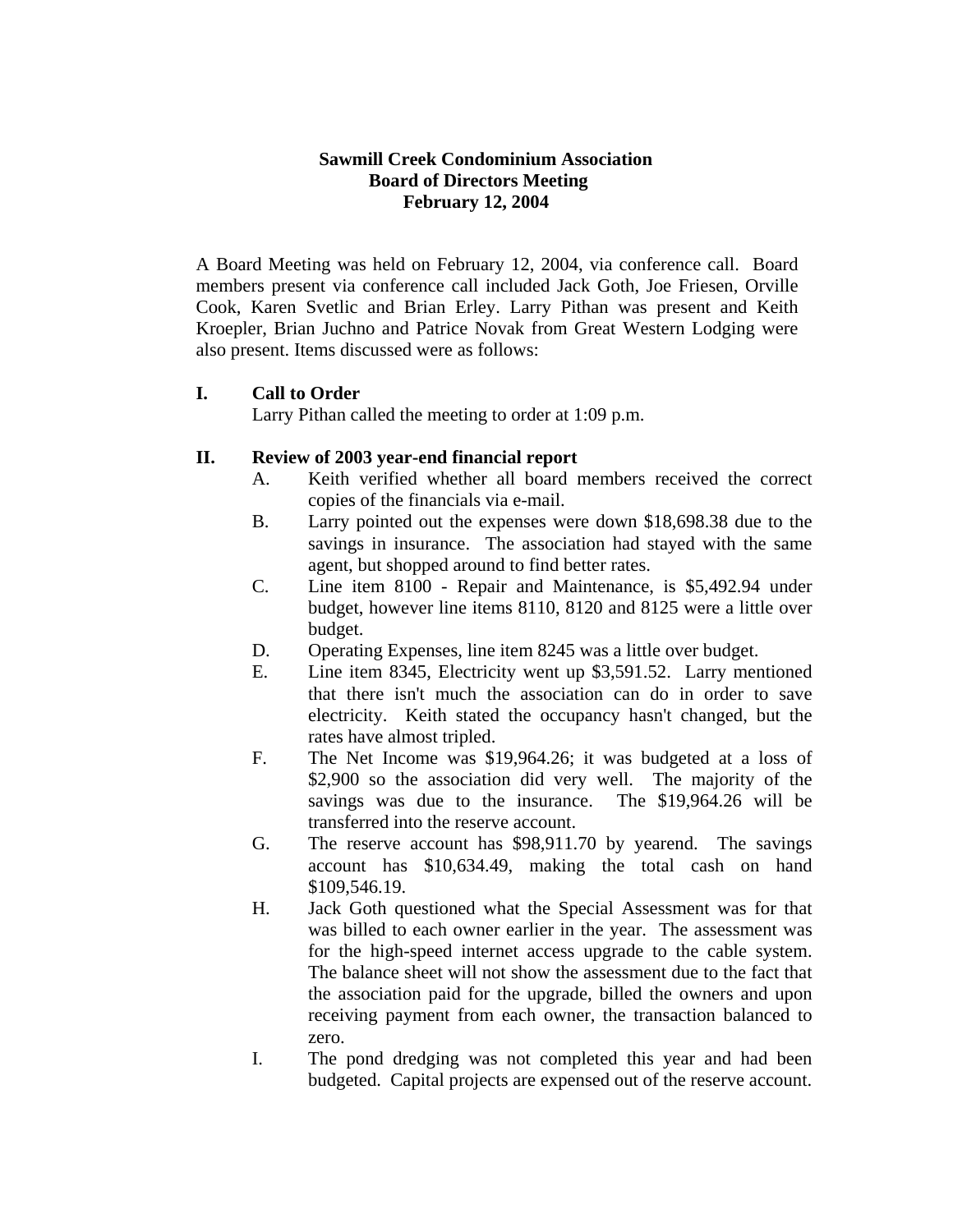J. The stair repair and elevator tile projects were completed as well as touch painting and stucco patching.

# **III. 2004 Budget**

- A. Larry stated the budget has not changed much.
- B. The insurance has lowered.
- C. The association is heading into the year with a budgeted net profit of \$12,796.28.
- D. The electric and trash removal was increased due to rate increases.
- E. Administrative Expenses increased due to the annual meeting costs. Larry Pithan felt that it was important to have a nice annual meeting.

# **IV. Update on Projects**

- A. There were 2 different contractors who looked at the ponddredging project and were given a \$15,000.00 limit. The project will not be completed until sometime in the fall, as there is a need to wait for new equipment to come in and for the water run off to slow down.
- B. Continued touch up painting, estimated cost of \$2000.00
- C. Concrete and repair/replacement of the pond railing, estimated cost unknown.
- D. Overlay of the driveway, estimated cost of \$10,000.00. The seal coating was completed this summer and is holding up fine.
- E. Deck area over the steps going to the pond, estimated cost of \$6- 8,000.00
- F. Elevator door replacement, estimated cost of \$16,000.00. Thyssencrupp has been maintaining the elevator and it is believed that a replacement door would cut down on the cost of repairs and emergency calls. The elevator does go down a few times per year.
- G. Concrete around the pond is heaving; it has been patched once, but it is heaving again. If the deck were completed, the concrete would just be removed. If the deck is not approved, the concrete will have to be repaired.
- H. The ice melt is functioning well.

It was decided that the deck/concrete by the pond area would be further discussed at the annual meeting. The type of elevator door (concrete vs. stainless steel) shall be discussed at the annual meeting as well.

# **V. Discuss Bicycle Parking**

A. There is a need to find an appropriate place for the bicycles to be stored in order to prevent the guests and owners from carrying them up to the units.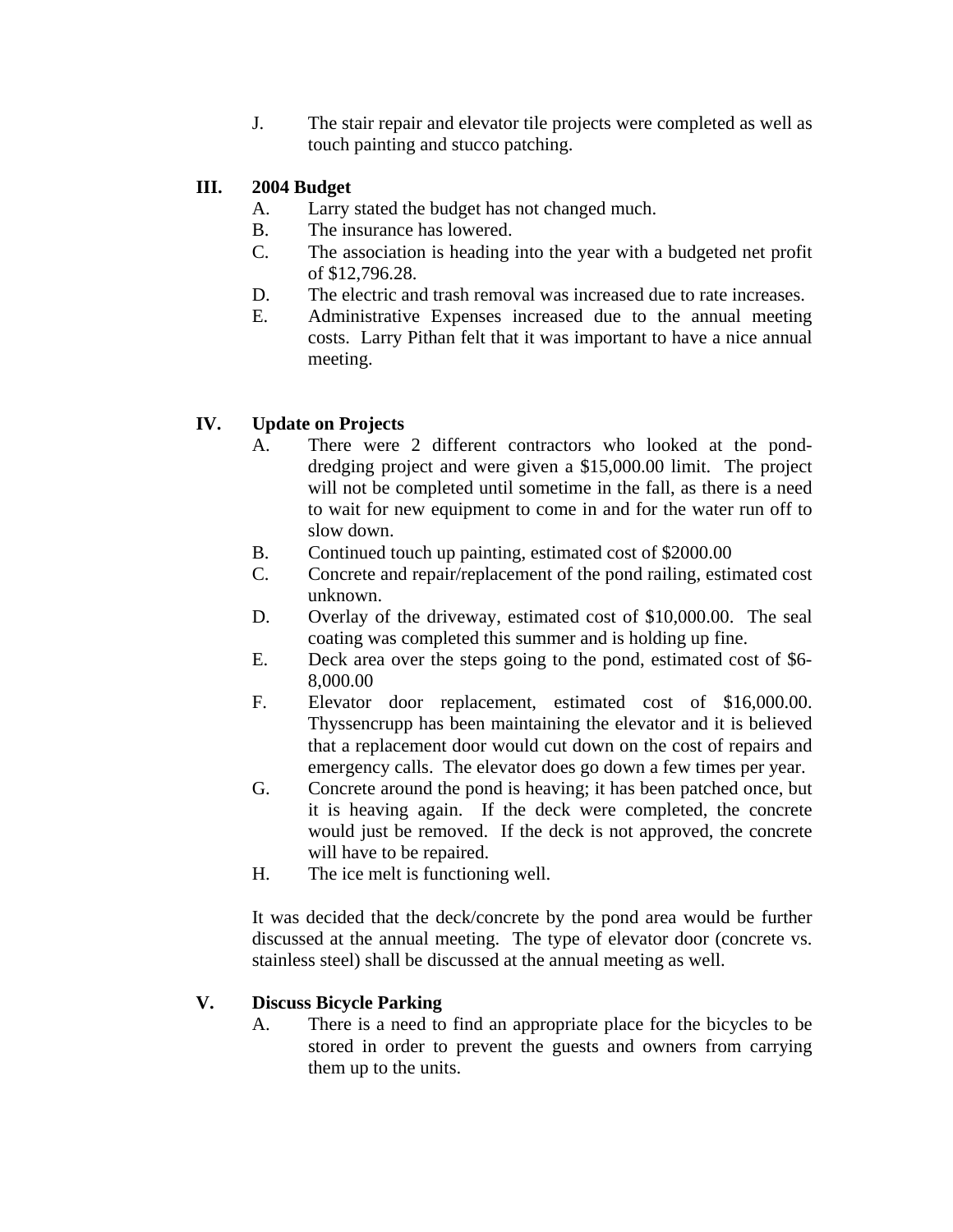- B. Brian Erley volunteered to research the project and present solutions at the annual meeting.
	- 1. Finding a solution that is secure is important.
	- 2. Brian said he would manage the project on his own.

## **VI. Discuss Exterior Renovation Project**

Larry headed out the discussion by confirming that all board members received the sketches for a possible renovation plan and recalled them. The current siding on the building is beginning to deteriorate. The location is premier and very visible. Larry stated that there is value to updating the appearance of the building. Arapahoe Architects drew up the sketches and they are not final. The sketches give the association a basis to begin the research of the project. The project is going to be very expensive and there is no preliminary budget as of yet. There will have to be a significant assessment and this will be a concern to many of the current homeowners. This project may not begin until 2006. Brian suggested each board member to give their thoughts on the possible project.

#### *Brian Erley*

Feels it is necessary due to the location and in order to raise the rental quality for the guests. The upgrades would bring higher rental figures to the owners as well as increase the value of the property. Brian is in favor of renovation and feels that the project needs to be open to discussion with the remainder of the homeowners. Brian would like the board to have a plan that everyone would agree on regarding window replacement in order for owners to be able to replace the old windows. Brian also agrees that a couple more drawings to give everyone more ideas would be wise.

#### *Karen Svetlic*

Is concerned about the railings from the sketches and the safety of them. Karen also felt the wood shakes in the drawing would deteriorate more quickly and add to the maintenance of the building. Karen feels the project is too pre-mature to send out information to the homeowners at this time. Feels the board should come up with an agreement of the style of the building before approaching contractors and getting bids. Karen mentioned that she is concerned about the windows as well.

#### *Larry Pithan*

Larry re-iterated that the sketches are preliminary. He stated that it was important to the association to have a "maintenance free" exterior. Larry also stated that the current stone is an issue with all owners. The stone has held up well but is now falling off the building. Brian Juchno mentioned the stone is faux and is no longer manufactured therefore it is not repairable. Larry would like the association to get some quotes from a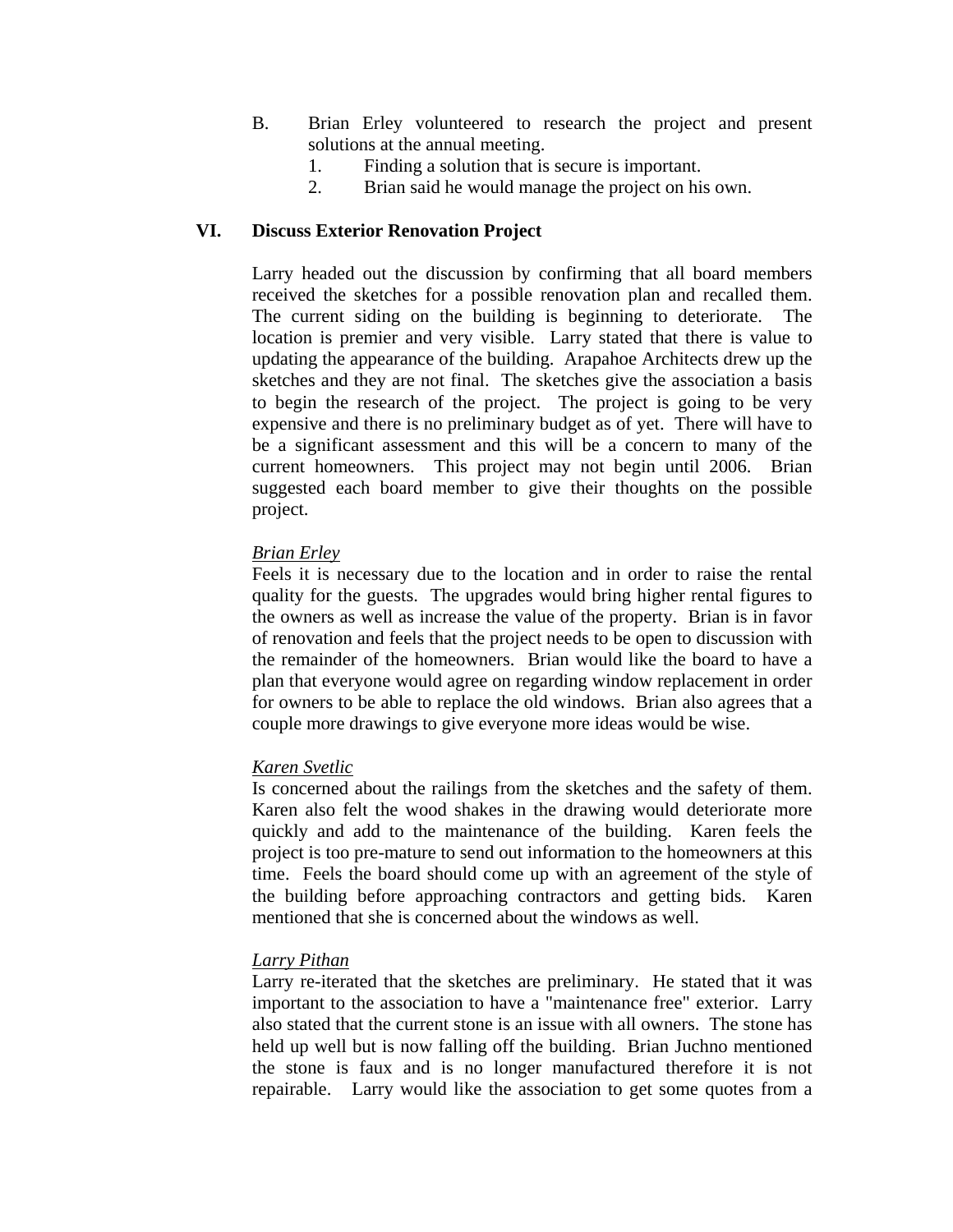couple contractors as well as a couple more themes for the building from the architects. Feels a rough budget number would be needed prior to presenting the possibilities to the homeowners.

#### *Orville Cook*

Orville mentioned there isn't really a front door to the building. He is in favor of going forward with the research of the project and also has an issue with the safety of the railing in the sketches. Orville would like the building to look unique and not look like every other building in the area. Would like to know what the possibilities would be of just repairing the exterior rather then renovating the whole thing.

### *Jack Goth*

Would like to see new windows replaced possibly prior to the renovation Project. Jack feels the project is necessary but does not particularly like the sketches. Feels it is important to get bids from contractors. Jack stated money is the main issue.

Keith mentioned that the cost of window and door repair/replacement is the homeowners' responsibility. The association does need to approve any changes to make sure they are uniform with all the existing windows/doors.

#### **VII. New Business**

- A. Discuss the election of Karen Svetlic to the Board of Directors, who replaced Hank Coll after his unit sold.
	- 1. Jack Goth motioned to elect Karen to the Board, Joe Friesen seconded the motion, all in favor, and the motion was passed.
- B. Declaration's and By-laws are in the process of being updated by the attorney.
	- 1. The goal is to have some of the proposed changes to be voted upon at the annual meeting.
	- 2. Scoop Daniel is the attorney and he is working slowly on the project.
- C. Sound absorbing sub floors
	- 1. Brian Erley would like to have some options put together to present to any owners who may be remodeling.
	- 2. Brian also suggested having some contractors or architects come up with some plans for soundproofing.

## D. Flood Insurance

- 1. It was suggested that the flood insurance should be a plan for the entire association and paid for by the association rather then by individual owners.
- 2. Jack suggested getting an insurance plan together